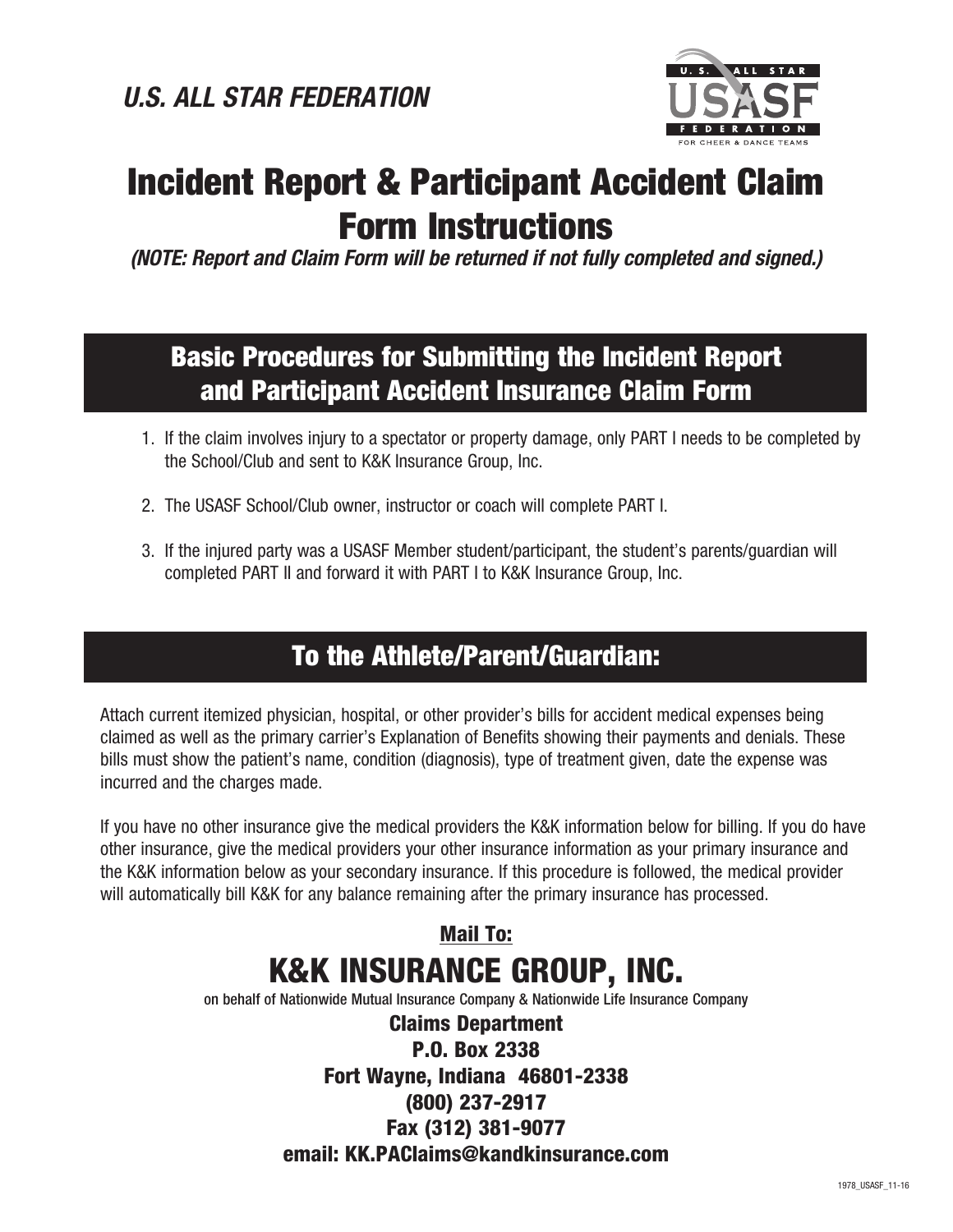

1712 Magnavox Way P.O. Box 2338 Fort Wayne, Indiana 46801 PH (800) 237-2917 Fax (312) 381-9077 email: KK.PAClaims@kandkinsurance.com http://www.kandkinsurance.com



INCIDENT REPORT

*(PLEASE PRINT)*

*Use this form for ANY injury to athlete as well as spectator* **PARTING** 

*on behalf of Nationwide Mutual Insurance Company & Nationwide Life Insurance Company*

| <b>NATURE</b>                                                                                                                                                                                                                                     | Q BODILY INJURY Q PROPERTY DAMAGE Q OTHER: Q OTHER:                                                                                                                                                                                                                                                                                                   |                                                                                                                                                                                                                   |                                                                                                                                                                                                                                        |                                                                                                                                                                                                                             |                                                                                                                                                                       |
|---------------------------------------------------------------------------------------------------------------------------------------------------------------------------------------------------------------------------------------------------|-------------------------------------------------------------------------------------------------------------------------------------------------------------------------------------------------------------------------------------------------------------------------------------------------------------------------------------------------------|-------------------------------------------------------------------------------------------------------------------------------------------------------------------------------------------------------------------|----------------------------------------------------------------------------------------------------------------------------------------------------------------------------------------------------------------------------------------|-----------------------------------------------------------------------------------------------------------------------------------------------------------------------------------------------------------------------------|-----------------------------------------------------------------------------------------------------------------------------------------------------------------------|
| <b>TIME &amp; PLACE</b><br>OF INCIDENT                                                                                                                                                                                                            |                                                                                                                                                                                                                                                                                                                                                       |                                                                                                                                                                                                                   |                                                                                                                                                                                                                                        |                                                                                                                                                                                                                             |                                                                                                                                                                       |
| <b>HAPPENED TO</b>                                                                                                                                                                                                                                | LOCATION: <b>Example 2020</b><br><u> 1980 - Johann Barn, mars eta biztanleria (</u><br>$\Box$ 4.2 $\Box$ 5 $\Box$ 6                                                                                                                                                                                                                                   |                                                                                                                                                                                                                   |                                                                                                                                                                                                                                        |                                                                                                                                                                                                                             |                                                                                                                                                                       |
| <b>FUNCTION</b>                                                                                                                                                                                                                                   | AS: Q CHEERLEADER Q DANCER Q VOLUNTEER Q SPECTATOR Q PARENT Q OFFICIAL<br>$\begin{tabular}{ c c c c } \hline \rule{0.3cm}{.0cm} \textbf{O THER:} \end{tabular}$                                                                                                                                                                                       |                                                                                                                                                                                                                   |                                                                                                                                                                                                                                        |                                                                                                                                                                                                                             | NONMEMBER/GUEST                                                                                                                                                       |
| <b>APPARENT</b><br><b>INJURY</b><br><b>OR DAMAGE</b>                                                                                                                                                                                              | BODY PART:<br>the control of the control of the control of the control of the control of the control of the control of the control of the control of the control of the control of the control of the control of the control of the control<br>CONDITION: (Laceration, Concussion, Sprain, Fracture, Etc.):<br>Q FATALITY Q REFUSED TREATMENT Q OTHER |                                                                                                                                                                                                                   |                                                                                                                                                                                                                                        |                                                                                                                                                                                                                             |                                                                                                                                                                       |
| <b>LOCATION:</b><br>SPECTATOR AREA<br><b>TRAMPOLINE</b><br><b>O</b> FOAM PIT<br><b>D PARTY ROOM</b><br><b>D</b> PARKING AREA<br>O OPEN FLOOR<br>INFLATABLES<br><b>D</b> FLOOR EXERCISE<br>$\Box$ COMPETITION AREA<br>NONSPECIFIC<br>$\Box$ OTHER: | <b>OCCASION:</b><br>SANCTIONED COMPETITION<br>$\square$ UNSPECIFIED<br><b>O</b> TRYOUTS<br><b>TRAINING CAMP</b><br>□ TO/FROM EVENT<br><b>Q DURING PRACTICE</b><br>NON-SANCTIONED EVENT<br><b>EXECUTE:</b> PRACTICE<br><b>EXAMPLE PRACTICE</b><br><b>D</b> BEFORE EVENT<br><b>Q AFTER EVENT</b>                                                        | TYPE:<br>STANDING TUMBLING<br>RUNNING TUMBLING<br>$\square$ STUNT<br><b>D</b> PYRAMID<br>$\Box$ TOSS<br>$\Box$ DISMOUNT<br>$\n  JUMPS\n$<br><b>DANCING/CHEERING</b><br>SPOTTING/CATCHING<br>O OTHER: ____________ | <b>SURFACE:</b><br><b>TRAMPOLINE BED</b><br>SPRING BOARD<br>SOLID FOAM PIT<br>$\square$ MAT<br>SPRING FLOOR<br><b>TUMBLE TRAK</b><br>$\Box$ OTHER:                                                                                     | <b>SITUATION:</b><br>$\Box$ TRIPPED<br>$\Box$ COLLISION W/<br><b>PERSON</b><br>$\Box$ COLLISION W/<br>PARTICIPANT<br>$Q$ FELL<br>$\Box$ FELL,<br>LANDED WRONG<br>$Q$ FELL,<br><b>UNEVEN SURFACE</b><br><b>EXECUTE</b> ON BY | $\Box$ KICKED<br><b>LANDED WRONG</b><br>O OVER-ROTATED<br>RAN INTO OBJECT<br><b>IN THROWN/LANDED</b><br>WRONG<br><b>TRAMPOLINE</b><br><b>ACCIDENT</b><br>$\Box$ OTHER |
| <b>PROGRAM:</b><br>$\Box$ GYM PRACTICE<br><b>Q GYM COMPETITION/EVENT</b><br>$\Box$ GYM CAMP/CLINIC                                                                                                                                                | $\Box$ gym party<br>$\Box$ OPEN GYM<br>$\Box$ OFF PREMISES COMPETITION- $\Box$ OFF PREMISES PRACTICE<br>SANCTIONED                                                                                                                                                                                                                                    | O OFF PREMISES COMPETITION-<br>NONSANCTIONED                                                                                                                                                                      | <b>PARTICIPANT</b><br>$\Box$ HIT BY<br><b>PARTICIPANT</b><br><b>DIZZY/FELL</b>                                                                                                                                                         |                                                                                                                                                                                                                             |                                                                                                                                                                       |
| <b>INCIDENT</b><br><b>DESCRIPTION</b>                                                                                                                                                                                                             | <b>DESCRIBE WHAT HAPPENED: SAMPLE ASSAULT ASSAULT NAMES</b>                                                                                                                                                                                                                                                                                           |                                                                                                                                                                                                                   |                                                                                                                                                                                                                                        |                                                                                                                                                                                                                             |                                                                                                                                                                       |
| <b>WITNESSES</b><br>(If known)                                                                                                                                                                                                                    | NAME:<br>$PHONE: (\_\_\_\_\_\_\_\_\$                                                                                                                                                                                                                                                                                                                  | <u> 1989 - Johann Harry Harry Harry Harry Harry Harry Harry Harry Harry Harry Harry Harry Harry Harry Harry Harry</u>                                                                                             | NAME:<br>ADDRESS: AND THE SAME SERVICE OF THE SAME STATE OF THE SAME STATE OF THE SAME STATE OF THE SAME STATE OF THE SAME STATE OF THE SAME STATE OF THE SAME STATE OF THE SAME STATE OF THE SAME STATE OF THE SAME STATE OF THE SAME |                                                                                                                                                                                                                             | <u> 1980 - John Stein, markin sammen fyrstu stjórn og fyrir sem fyrir sem fyrir sem fyrir sem fyrir sem fyrir s</u>                                                   |
| <b>INSURED/GYM</b>                                                                                                                                                                                                                                | CITY:<br>SCHOOL/CLUB #:<br><u> 1989 - Johann Barbara, martxa alemaniar argumento este alemaniar alemaniar este alemaniar este alemaniar es</u> te                                                                                                                                                                                                     |                                                                                                                                                                                                                   |                                                                                                                                                                                                                                        |                                                                                                                                                                                                                             |                                                                                                                                                                       |
| <b>INSURED</b><br><b>REPRESENTATIVE</b>                                                                                                                                                                                                           | NAME: PHONE: ( )<br>TITLE:<br>SCHOOL/CLUB NAME: And All Alberta Contract Contract Contract Contract Contract Contract Contract Contract Contract Contract Contract Contract Contract Contract Contract Contract Contract Contract Contract Contract Contract                                                                                          | $\blacksquare$ SCHOOL/CLUB #: $\blacksquare$                                                                                                                                                                      |                                                                                                                                                                                                                                        |                                                                                                                                                                                                                             |                                                                                                                                                                       |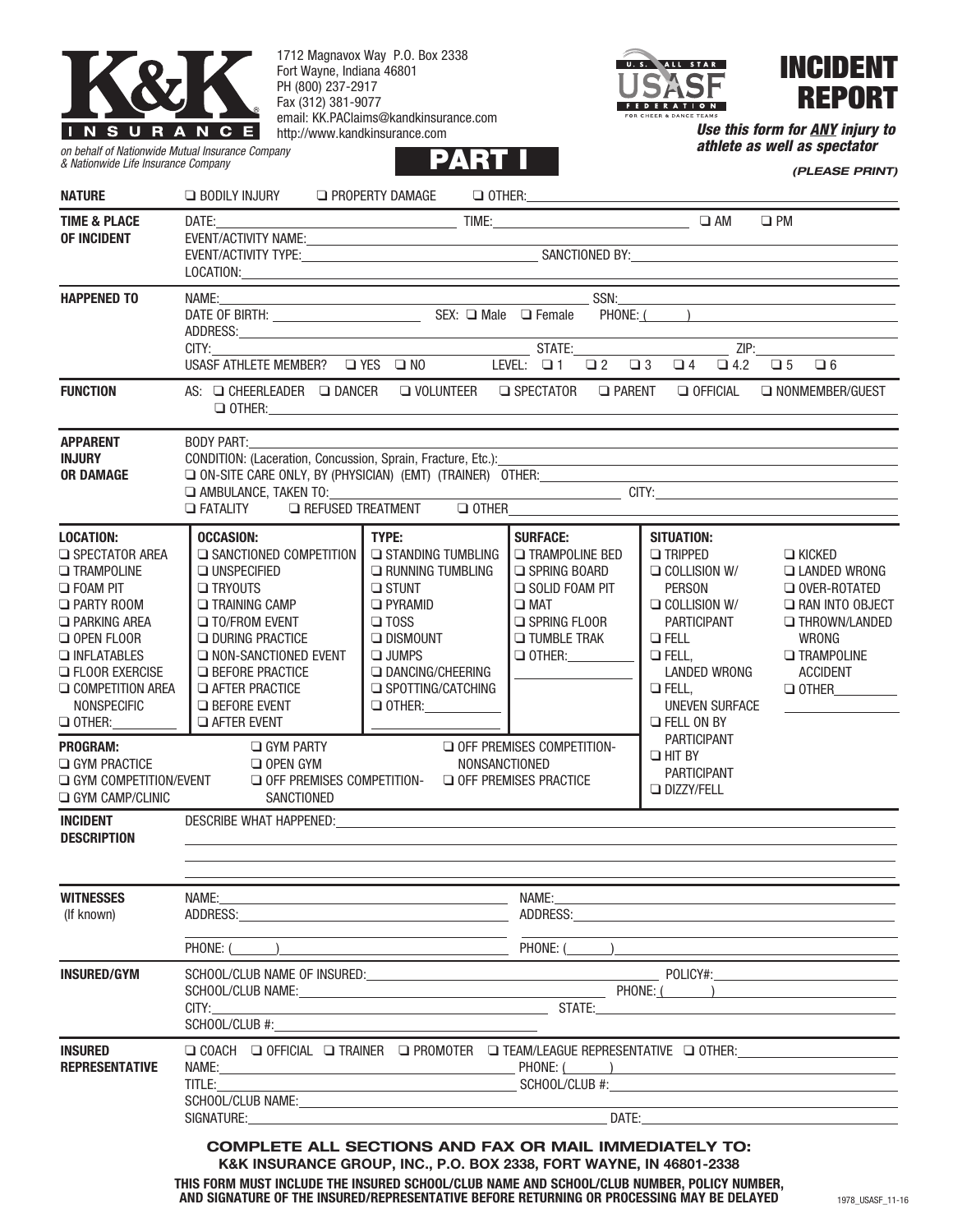

1712 Magnavox Way P.O. Box 2338 Fort Wayne, Indiana 46801 (800) 237-2917 Fax (312) 381-9077 email: KK.PAClaims@kandkinsurance.com http://www.kandkinsurance.com





*on behalf of Nationwide Mutual Insurance Company & Nationwide Life Insurance Company*

School/Club Name:

School/Club Number:

If the injured participant is a USASF Member Athlete, has this claim also been submitted under the Athlete Member Insurance Program?  $\Box$  YES  $\Box$  NO

# **IT IS IMPORTANT THAT ALL INFORMATION REQUESTED ON THIS CLAIM FORM BE FURNISHED. OMISSION OF VITAL INFORMATION WILL CAUSE DELAY IN CLAIM PROCESSING.**

# TO BE COMPLETED BY INJURED PERSON OR PARENT



COVERAGE UNDER THE POLICY IS EXCESS OVER ALL OTHER INSURANCE AND HAS A \$250.00 DEDUCTIBLE PER CLAIM AND IS LIMITED TO THOSE EXPENSES INCURRED WITHIN 104 WEEKS FROM THE DATE OF THE ACCIDENT. THIS COVERAGE IS IN EXCESS OF ANY OTHER VALID AND COLLECTIBLE HEALTH & ACCIDENT INSURANCE. YOUR CLAIM SHOULD BE SUBMITTED TO THE INSURANCE COMPANY PROVIDING COVERAGE TO YOU THROUGH YOUR OWN OR PARENT'S PERSONAL HEALTH PLAN, YOUR EMPLOYER OR GOVERNMENTAL HEALTH PLAN. AFTER OTHER INSURANCE BENEFITS HAVE BEEN SUBMITTED, YOU SHOULD FORWARD A COPY OF THE OTHER INSURANCE COMPANY'S EXPLANATION OF BENEFITS AND THE CORRESPONDING ITEMIZED MEDICAL STATEMENTS. IF YOUR INSURANCE COMPANY DENIES BENEFITS, SEND A COPY OF THEIR DENIAL. IF THERE IS NO OTHER INSURANCE, THE POLICY WILL ACT AS PRIMARY INSURANCE.

WE WILL NOT PROCESS YOUR CLAIM WITHOUT EMPLOYER INFORMATION. THE DATA REQUESTED IS IMPERATIVE AND WILL SPEED UP YOUR CLAIM PROCESSING.

| INJURED PERSON: University of the contract of the contract of the contract of the contract of the contract of                                                                                                                  | SPOUSE'S NAME (if applicable): example and a series of the series of the series of the series of the series of the series of the series of the series of the series of the series of the series of the series of the series of |
|--------------------------------------------------------------------------------------------------------------------------------------------------------------------------------------------------------------------------------|--------------------------------------------------------------------------------------------------------------------------------------------------------------------------------------------------------------------------------|
|                                                                                                                                                                                                                                | MOTHER'S NAME (if injured is a minor)                                                                                                                                                                                          |
|                                                                                                                                                                                                                                | EMPLOYER NAME: University of the contract of the contract of the contract of the contract of the contract of the contract of the contract of the contract of the contract of the contract of the contract of the contract of t |
|                                                                                                                                                                                                                                | EMPLOYER ADDRESS: University of the contract of the contract of the contract of the contract of the contract of                                                                                                                |
|                                                                                                                                                                                                                                |                                                                                                                                                                                                                                |
| PHONE: ( )                                                                                                                                                                                                                     | PHONE: ( )                                                                                                                                                                                                                     |
|                                                                                                                                                                                                                                | GROUP INSURANCE COMPANY: COMPANY: COMPANY AND ACCOUNT OF A STATE OF A STATE OF A STATE OF A STATE OF A STATE O                                                                                                                 |
| POLICY NUMBER: The contract of the contract of the contract of the contract of the contract of the contract of                                                                                                                 | POLICY NUMBER: The contract of the contract of the contract of the contract of the contract of the contract of the contract of the contract of the contract of the contract of the contract of the contract of the contract of |
| INSURANCE COMPANY ADDRESS: New York Company and the company of the company of the company of the company of the company of the company of the company of the company of the company of the company of the company of the compa | INSURANCE COMPANY ADDRESS: New York COMPANY ADDRESS:                                                                                                                                                                           |
|                                                                                                                                                                                                                                |                                                                                                                                                                                                                                |
| SOCIAL SECURITY NUMBER: The contract of the contract of the contract of the contract of the contract of the contract of the contract of the contract of the contract of the contract of the contract of the contract of the co | SOCIAL SECURITY NUMBER: CONTRACT CONTRACT CONTRACT CONTRACT CONTRACT CONTRACT CONTRACT CONTRACT CONTRACT CONTR                                                                                                                 |
|                                                                                                                                                                                                                                |                                                                                                                                                                                                                                |

I WAIVE ANY PROVISION OF LAW TO THE CONTRARY AND HEREBY AUTHORIZE K&K OR ITS REPRESENTATIVES TO FURNISH TO ANY HOSPITAL, PHYSICIAN OR OTHER PERSON WHO HAS ATTENDED ME, AND MY INSURANCE CARRIER, ANY AND ALL INFORMATION WITH RESPECT TO THE ACCIDENTAL INJURY FOR WHICH I AM CLAIMING INSURANCE BENEFITS.

I WAIVE ANY PROVISION OF LAW TO THE CONTRARY AND HEREBY AUTHORIZE ANY HOSPITAL, PHYSICIAN OR OTHER PERSON WHO HAS ATTENDED ME, AND MY INSURANCE CARRIER OR EMPLOYER, TO FURNISH TO K&K OR ITS REPRESENTATIVES ANY AND ALL INFORMATION WITH RESPECT TO ANY SICKNESS OR INJURY, MEDICAL HISTORY, CONSULTATION, PRESCRIPTIONS, OR TREATMENT, AND COPIES OF ALL HOSPITAL, MEDICAL, OR INSURANCE RECORDS INCLUDING, BUT NOT LIMITED TO, INFORMATION REGARDING OTHER INSURANCE COVERAGES. I AGREE THAT A PHOTOCOPY OF THIS AUTHORIZATION SHALL BE CONSIDERED AS EFFECTIVE AS THE ORIGINAL.

I UNDERSTAND THIS AUTHORIZATION IS NECESSARY TO FACILITATE THE OBTAINING AND PROVIDING OF INFORMATION NEEDED TO QUICKLY PROCESS MY CLAIM.

SIGNED: DATE:

*Please Note: If injured person is a minor, signature must be of parent or legal guardian.*